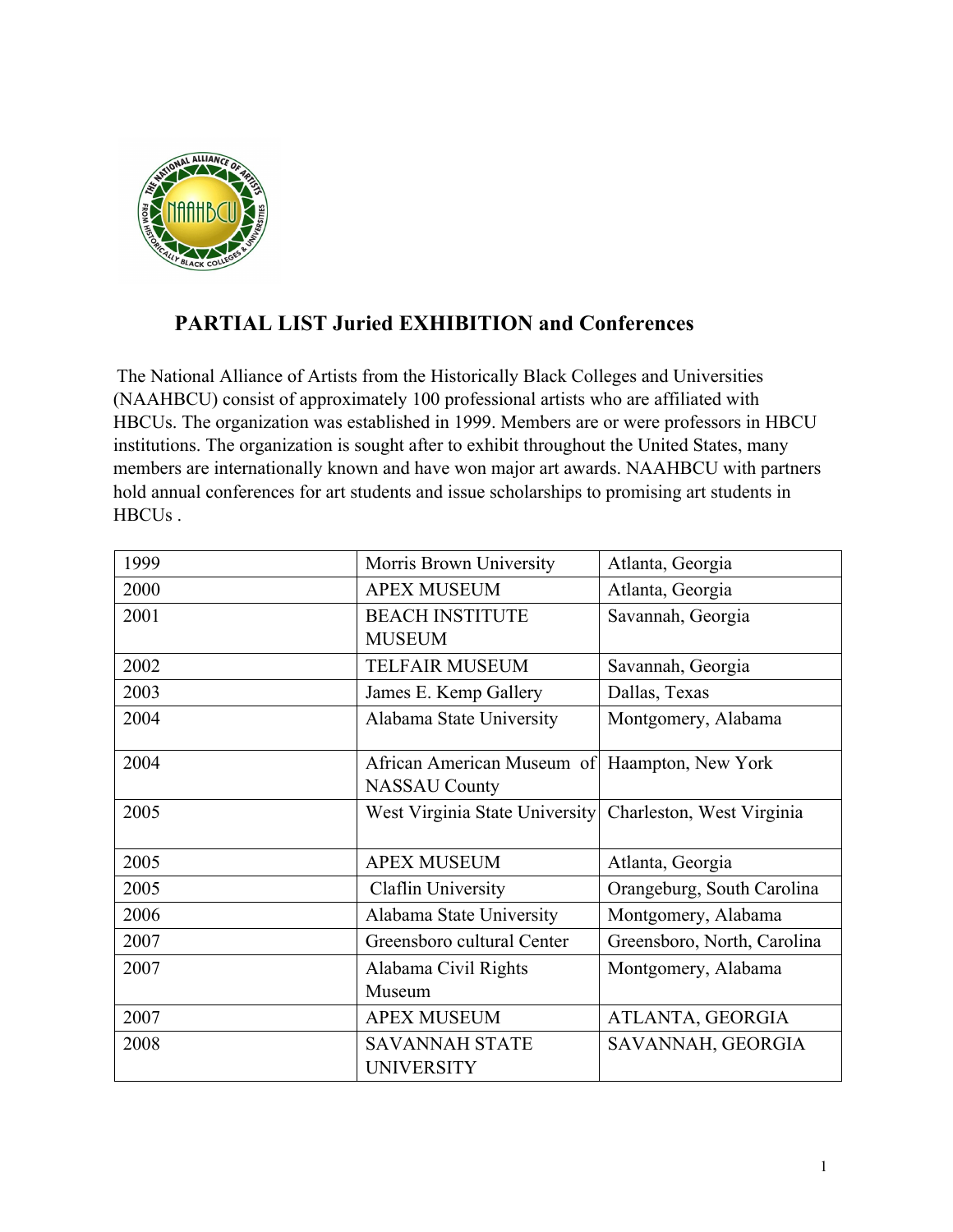| 2008 | Birmingham civil Rights<br>Institute                                                                                                                 | Birmingham, Alabama       |
|------|------------------------------------------------------------------------------------------------------------------------------------------------------|---------------------------|
| 2009 | North Carolina State A&T<br>University                                                                                                               | Greensboro, N.C.          |
| 2009 | The Harvey B. Gantt Center<br>for<br>African American Arts and<br>Culture                                                                            | Charlotte, North Carolina |
| 2010 | <b>International Civil Rights</b><br>Center & Museum                                                                                                 | Greenville, NC            |
| 2010 | The National Center<br>for the Study Of Civil Rights<br>and African American<br>Culture, Alabama State<br>University. "Reflections of a<br>Movement" | Montgomery, Alabama       |
| 2011 | <b>Nassau Community College</b>                                                                                                                      | Garden City NY            |
| 2011 | Beach Institute, Perception of<br>Whiteness                                                                                                          | Savannah, GA              |
| 2012 | Bowie State University, Quest<br>for Black Citizenship                                                                                               | Bowie, MD                 |
| 2012 | The Beach Institute Museum                                                                                                                           | Savannah, GA              |
| 2012 | Beach Institute, Journeys,<br>Passages and<br>Transitions"                                                                                           | Savannah, GA              |
| 2012 | <b>Stuart McClean Gallery</b>                                                                                                                        | Atlanta, GA               |
| 2013 | Hampton University Museum<br>Black Women During the<br><b>Reconstruction Period</b>                                                                  | Hampton, Virginia         |
| 2013 | Delta Arts Center                                                                                                                                    | Winston -Salem, NC        |
| 2013 | Hampton University, Black<br>Women durin reconstruction                                                                                              |                           |
| 2014 | Alabama State University                                                                                                                             | Montgomery, AL            |
| 2014 | Southern University A&M<br>College                                                                                                                   | Baton Rouge, LA           |
| 2015 | Alabama State University                                                                                                                             | Montgomery, AL            |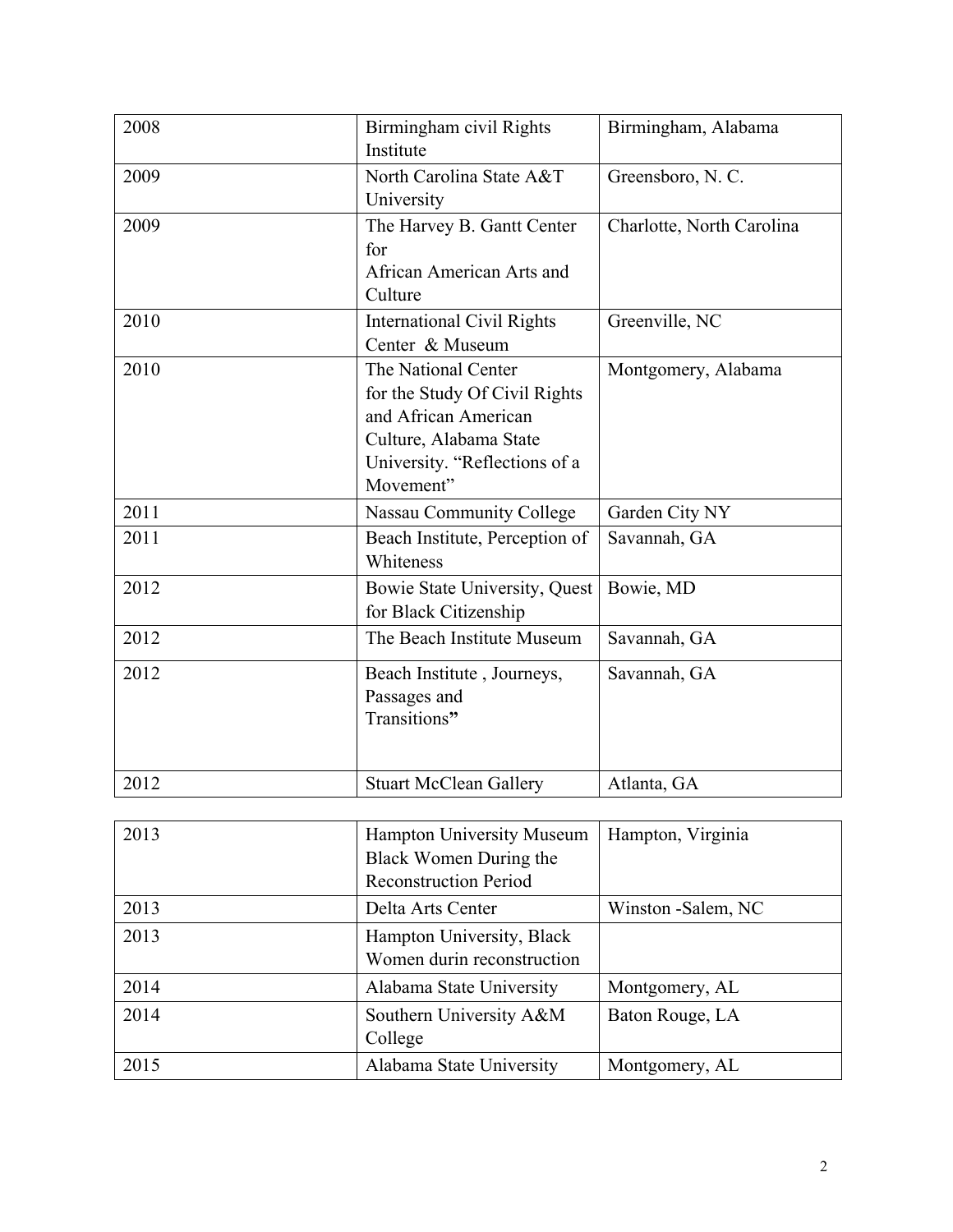|      | Fort Valley State University,<br><b>Afrofuturism Rising: Black</b><br><b>Art Across the Spectrum</b>                                                               | Fort Valley, Georgia                      |
|------|--------------------------------------------------------------------------------------------------------------------------------------------------------------------|-------------------------------------------|
| 2016 | <b>Fayetteville State University</b><br>, Into the New Millennium:<br>New Media Abstractions and<br><b>Identity Politics</b><br>and first NASAHBCU j<br>exhibition | Fayetteville NC                           |
| 2017 | <b>ALABAMA STATE</b><br>UNIVERSITY / New Ideas,<br><b>Abstractions and Identity</b><br><b>Politics</b>                                                             | MONTGOMERY,<br><b>ALABAMA</b>             |
| 2017 | Alabama State University,<br>The spiritual Beauty and<br>Resilience in America                                                                                     | Montgomery, Alabama                       |
| 2018 | NORTH CAROLINA AT&<br>T<br>"Changing Perspectives in<br>Contemporary Art"                                                                                          | <b>GREENBORO, NORT</b><br><b>CAROLINA</b> |
|      | Alabama state University                                                                                                                                           | Montgomery, Alabama                       |
| 2020 | The Beach Institute African<br>American culture Center and<br>Museum,<br>Your Story, My Story, Our<br><b>Story</b>                                                 | Savannah, Georgia                         |
| 2020 | Alabama Center for the Study<br>of Civil Rights and African<br>American Cultural<br>/Alabama State University                                                      | Montgomery, Alabama                       |
| 2020 | Alabama<br>University/<br>state<br><b>Give Us the Ballot and</b><br>"African-<br><b>Americans the Right</b><br>to Vote"                                            | Montgomery Alabama                        |